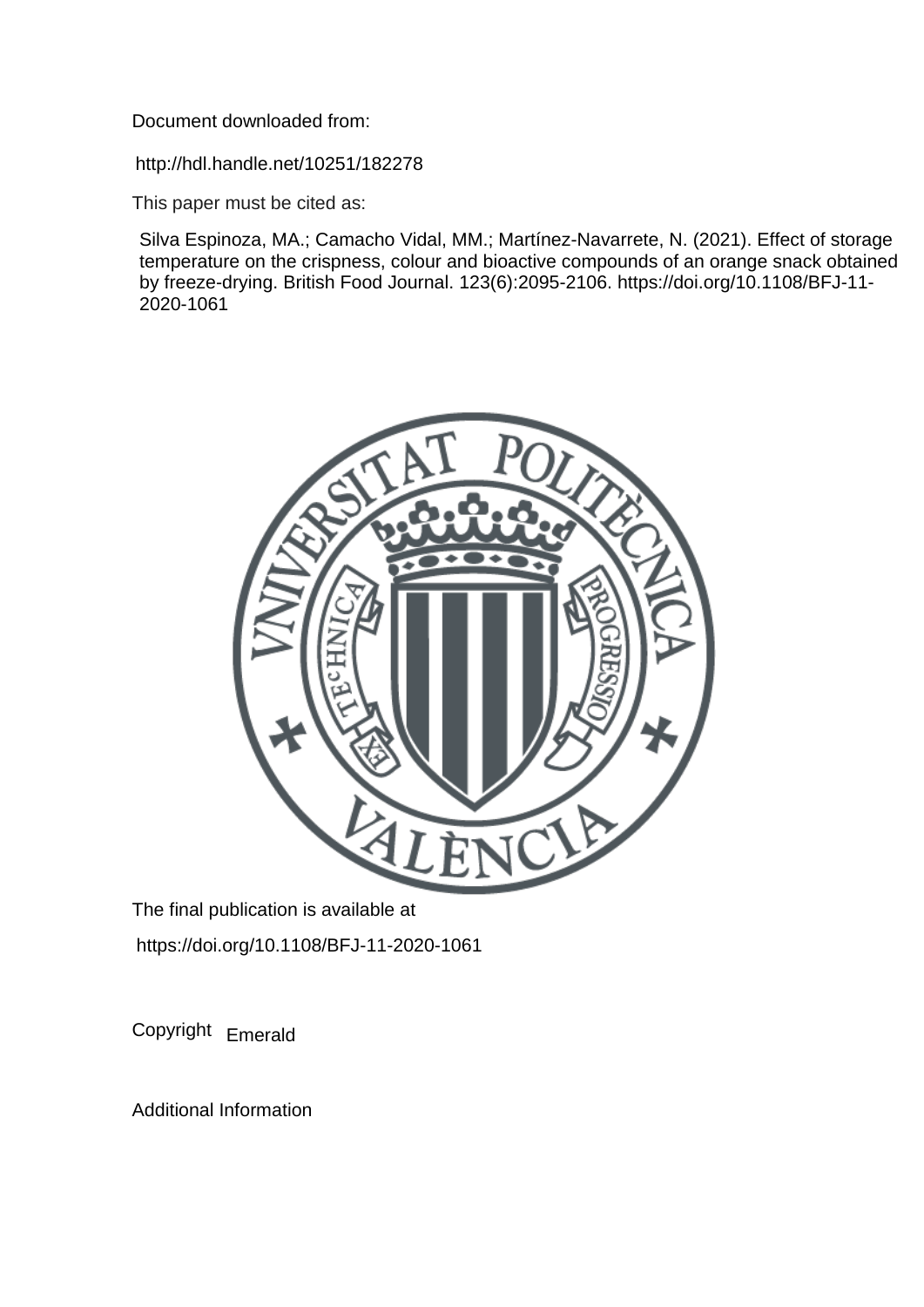# **Effect of storage temperature on the crispness, colour and bioactive compounds of an orange snack obtained by freeze-drying**

Marilú Andrea Silva-Espinoza, María del Mar Camacho, Nuria Martínez-Navarrete

Food Technology Department, Food Investigation, and Innovation Group, Universitat Politècnica de València, Camino de Vera s/n, 46022, Valencia, Spain.

# **Abstract**

**Purpose**: A healthy and easy-to-use orange snack obtained from the freeze-dried orange pulp puree is proposed. Once the commercial packaging of the snack has been opened, the effect of conventional home storage temperature on its physicochemical properties and on the content of bioactive compounds has been studied. This research aims to recommend the consumer, and therefore the manufacturer, the best conditions for home storage of this product, keeping its nutritional quality and antioxidant capacity, as well as maintaining its color and crispness.

**Design/methodology/approach**: The water content, water activity, hygroscopicity, crispness, colour, vitamin C, β-carotene, total phenolic compounds, and antioxidant activity were characterised both when the orange snack was newly obtained and after one, two, and six months of storage inside zipper bags, at 4 and 20 ºC.

**Findings**: The results indicated that, in these conditions, the orange snack increased its water content, causing a loss in both its porosity and its characteristic crispness. Nevertheless, the bioactive compounds remained stable throughout the storage period, with the exception of β-carotene, the content of which decreased markedly when the orange snack was stored at 20 ºC.

**Originality**: Few studies have evaluated the stability of food products during home storage. The findings showed that the maximum storage time to ensure a proper texture of the orange snack studied is between 2 and 6 months, both at 4 and 20 ºC. However, from the point of view of the conservation of both vitamin C and, especially, of β-carotene, it is recommended that this product be stored in refrigeration.

Keywords: crispness, colour, vitamin C, total phenolic compounds, β-carotene, zipper bag, orange puree, gum Arabic, bamboo fibre, antioxidant activity.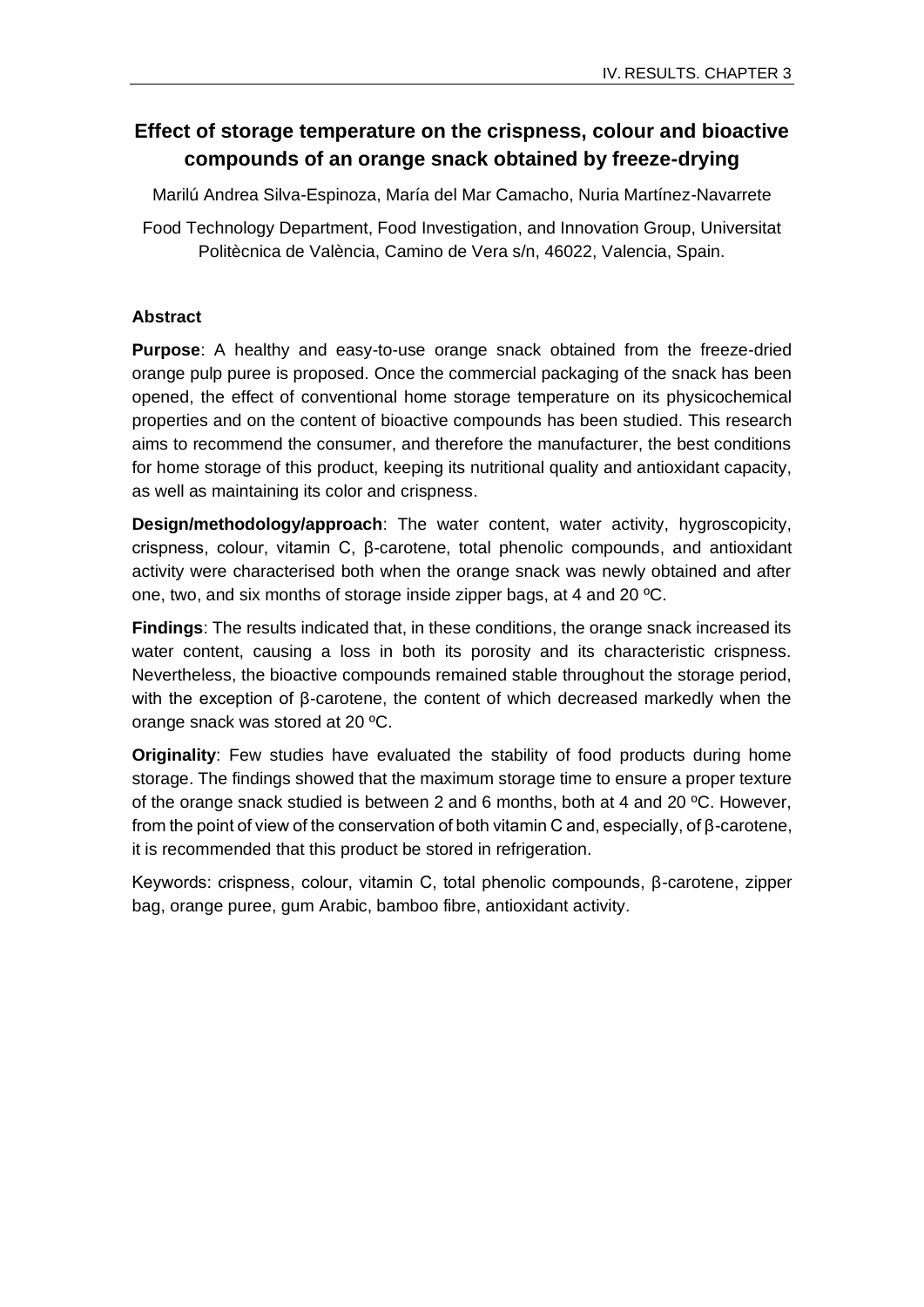#### **1. Introduction**

Fruits have been reported to contribute positively to human health due to the antioxidant activity provided by different bioactive compounds, such as phytochemicals, some vitamins, and fibre (De Ancos et al., 2000). In particular, the orange and its derived products are a rich source of flavonoids (mainly hesperidin), carotenes, and vitamin C (Aschoff et al., 2015). Citrus fruit production is significant and is of great global economic importance, especially in the Mediterranean area. For this reason, fruit represents a good niche of opportunities for the development of new products and formats.

Orange is composed mainly of fibers, simple sugars and a wide variety of bioactive compounds that possess antioxidant properties and have a positive impact on health. Vitamin C, a characteristic compound of this fruit, is considered a powerful antioxidant that can inhibit the development of the main human oxidative reactions (Du et al., 2012; Zou et al. 2016). Phenolic compounds are also associated with a lower risk of suffering from different types of diseases. Most of these compounds, in citrus fruits, are flavonoids that include flavanones, flavones, and flavonols (Celano et al., 2019). Both hesperidin and narirutin are the predominant flavanones in orange (Hunlun et al., 2017) and have a wide spectrum of beneficial health effects involving the prevention of cancer and cardiovascular disease (Roohbakhsh et al., 2015) and the suppression of oxidative stress (Chanet et al., 2012). Nowak et al. (2018) showed that vitamin C and polyphenols act synergistically and define the antioxidant properties in both citrus and other fruits and vegetables. The carotenoids present in the orange, in addition to being responsible for the color and activity of provitamin A, probably have a relationship with the prevention and/or protection against cancer, heart disease, and macular degeneration, among other illnesses, which may be related in some way with their antioxidant properties (Meléndez-Martínez et al., 2007).

The snack market is one of the most rapidly evolving sectors. According to the Global Consumer Snacking Trends 'State of Snacking', 60% of adults prefer to eat small snacks during the day rather than larger meals, this number increasing to 70% for the 'millennials'. Also, 61% of the population can't imagine their life without daily snacking moments, which means that snacking is tightly integrated in the way we eat. In addition, snacking is considered a way of relating to each other, sharing identities and cultures (Mondelez International, 2019). Likewise, in recent years, consumers have become more and more aware of the importance of healthy food, increasing the demand for new healthy products. From this point of view, an orange snack obtained from the orange pulp puree by freeze-drying may be an attractive and ready-to-eat product for all ages. This orange snack may be consumed as such or may be crushed to obtain powdered fruit to be rehydrated and consumed as a juice or infusion, added to a dessert, dairy product, salad, ice cream, etc., and even for the purposes of enriching almost any food in bioactive compounds.

Freeze-drying is a dehydration technique known for providing final products of high nutritional and physical quality attributed to its less intense heating (An et al., 2016; Silva-Espinoza et al., 2020a). It has been reported that different biopolymers may be used as drying aids, in order to obtain more stable dried products, reducing the stickiness related to the low molecular weight sugar content in fruits (Telis & Martínez-Navarrete, 2012). In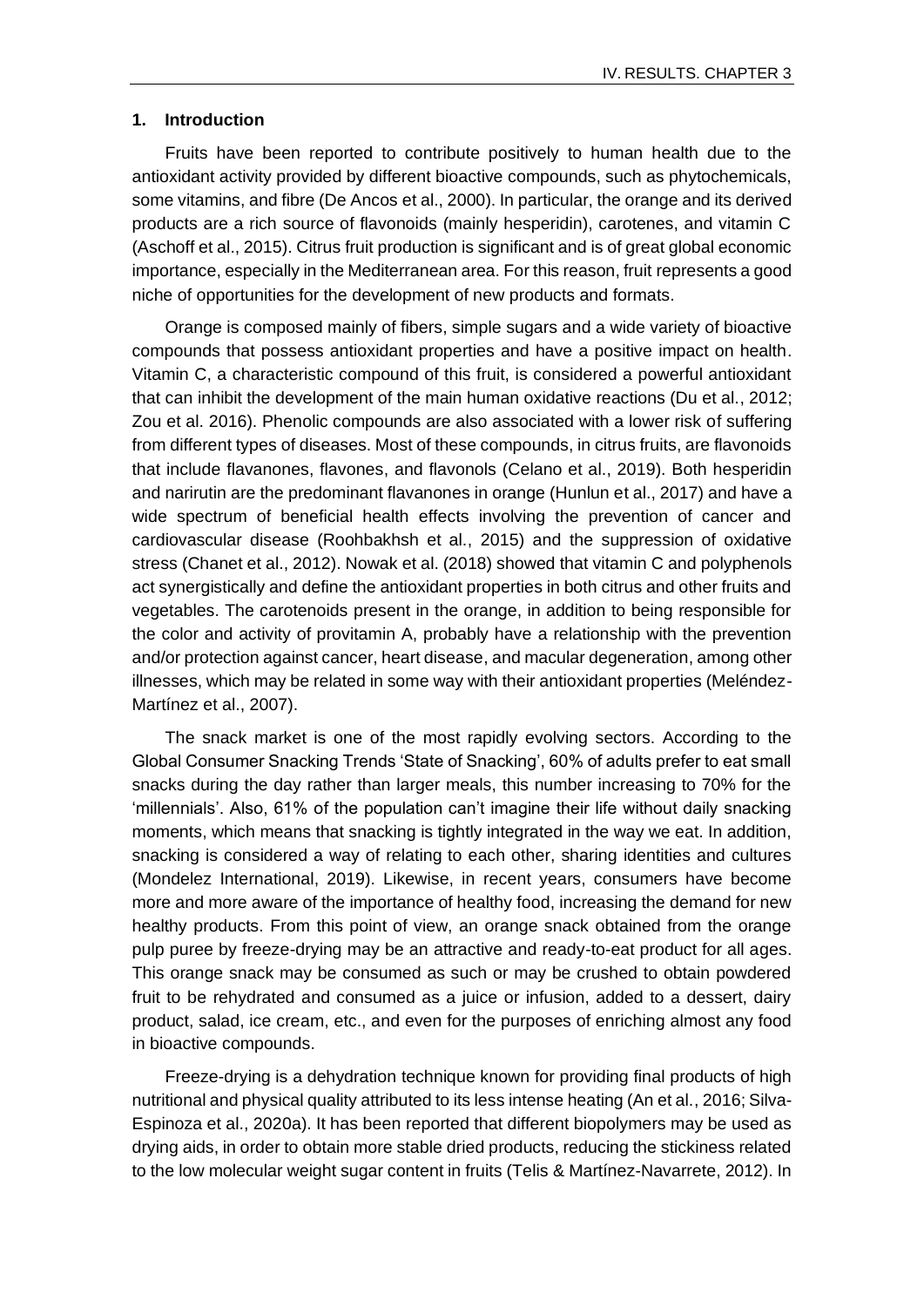this study, gum Arabic and bamboo fibre were used as carrier agents, since these biopolymers were observed to improve the final physical quality of the freeze-dried orange puree, reducing its hygroscopicity and increasing its glass transition temperature (Silva-Espinoza et al., 2020b). In addition, it has also been proven that they improve the in vitro bioaccessibility of the vitamin C and phenolic compounds present in the orange snack better than other biopolymers, such as maltodextrin, starch substituted with octenylsuccinic groups, native corn starch, or pea fibre (Silva-Espinoza et al., 2021).

However, it is important that the product maintain a good physicochemical quality as long as possible during storage. In addition, the stability of the different bioactive compounds throughout storage is a very important objective for obtaining a final orange snack with excellent nutritional and functional characteristics. Two types of storage may be considered: commercial storage and home storage. On the one hand, Silva-Espinoza et al. (2020b) suggested the maximum level of relative humidity (RH) in the environment which would preserve the crispy texture and the colour of the orange snack. The commercial packaging of this product may ensure that RH during marketing for long-time storage. However, it is also interesting to evaluate the stability of the orange snack during home storage, once the package is opened and considering the storage temperatures usually available at home: room or refrigeration temperature. The storage temperature has been observed to have an effect on the colour and functional compounds in dehydrated fruit and vegetables throughout storage (Cárcel et al., 2010; Miranda et al., 2014; Syamila et al., 2019).

The aim of this study was to evaluate the stability of the orange snack throughout 6 months of storage under simulated consumer home conditions inside zipper bags and at 4 and 20 ºC. To this end, different physicochemical properties (water activity, water content, colour, texture, and hygroscopicity), bioactive compounds (vitamin C, total phenolic compounds, and β-carotene), and antioxidant activity were considered. With this research it is intended to recommend the consumer, and therefore the manufacturer, the best conditions for home storage of this product, keeping its quality as high as possible.

### **2. Material and Methods**

### 2.1. Raw material

Oranges (*Citrus sinensis* cultivar 'Navelina') were purchased at a local supermarket in Valencia (Spain). They were selected based on a homogeneous size and colour, with no external physical damage.

As proposed by Agudelo et al. (2017) and Silva-Espinoza et al. (2020a), the biopolymers used as carrier agents were gum Arabic (GA, Scharlab, Sentmenat, Spain) and bamboo fibre (BF, VITACEL®, Rosenberg, Germany).

### 2.2. Sample preparation and storage

The orange pulp puree was triturated, mixed with  $(5 \text{ g GA} + 1 \text{ g BF})/100 \text{ g orange}$ puree, distributed in plates, 0.5 cm thick, and frozen at -45 ºC (freezer chest Liebherr Mediline LGT 2325, Liebherr, Baden-Wurtemberg, Germany) for at least 24 hours. Then, the frozen samples were freeze-dried at 5 Pa, -45 ºC in a condenser and at a shelf temperature of 50 ºC for 5 h 50 min (Telstar Lyo Quest-55 freeze dryer laboratory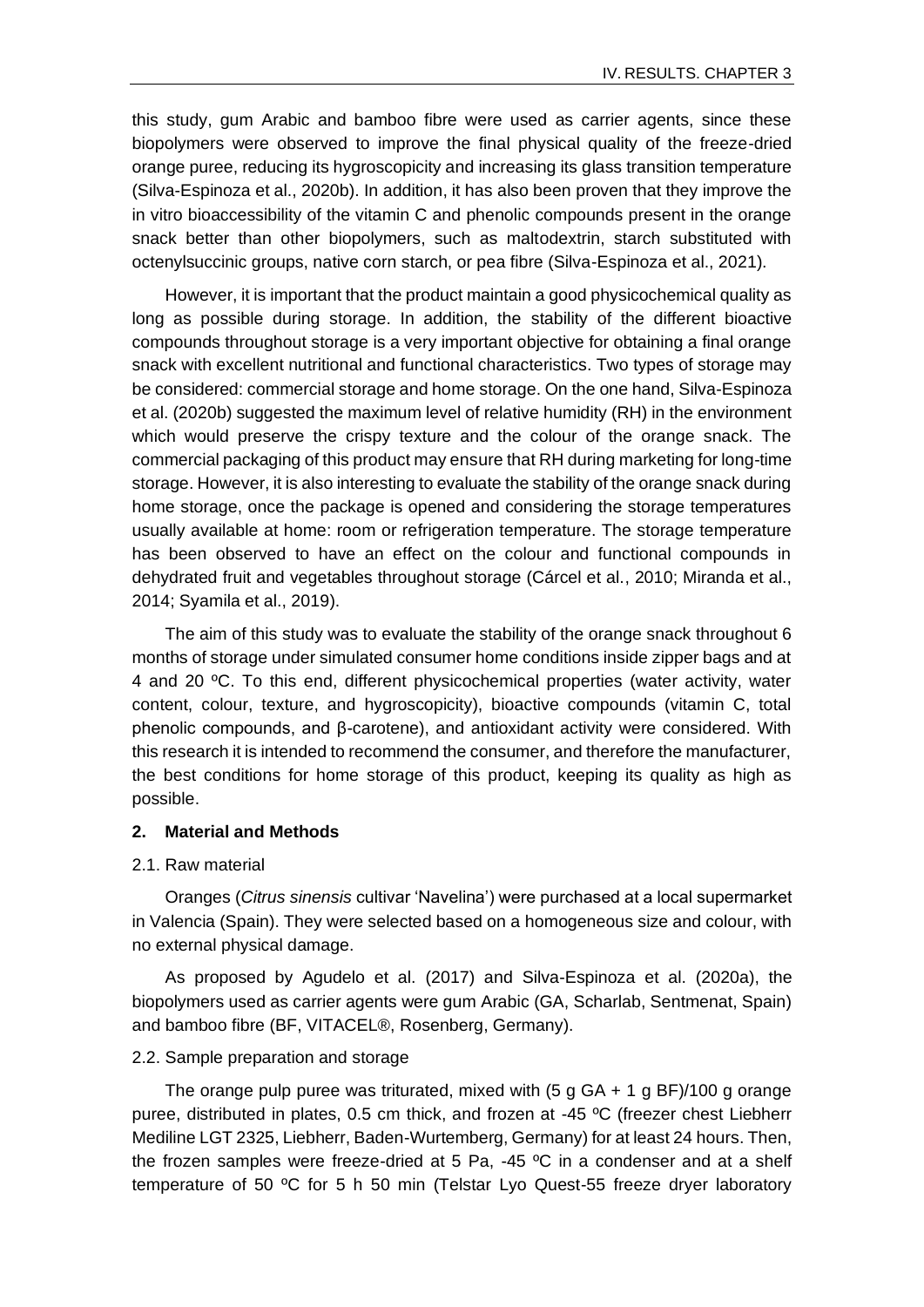equipment, Telstar, Terrassa, Spain). Once the orange snacks were obtained, each of them was placed in a zipper bag (Albal®, Cofreso Ibérica S.A.U., Madrid, Spain) and all the air contained inside the bag was extracted manually. This procedure was selected for the storage study as it is a common way of storing this type of product in any home once its commercial packaging is opened. Nevertheless, for a better control, the zipper bags were distributed and placed into two hermetic canisters in which the relative humidity (RH) was 40% (TFA Dostmann GmbH & Co. KG, Wertheim, Germany), and were stored at 4 °C (Liebherr refrigerator GKv 6410 ProfiLine, Baden-Wurtemberg, Germany) and 20 ºC (refrigerated cabinet Hotcold B, J.P. Selecta® S.A., Barcelona, Spain) for six months in darkness.

### 2.3. Analytical determinations

The orange snacks were analysed at different intervals: newly obtained after the freeze-drying (time  $0 = t_0$ ) and after one, two, and six months ( $t_1$ ,  $t_2$ , and  $t_6$ ), respectively.

### 2.3.1. Water content

The water content,  $(x_w \, g$  water/ 100 g orange snack), was determined using an automatic Karl Fisher titrator (Mettler Toledo, Compact Coulometric Titrator C10S, Worthington, OH, USA). Three replicates were taken per sample.

### 2.3.2. Water activity

The water activity  $(a_w)$  was measured with a dew point hygrometer (Aqualab 3TE, Meter Group, Munich, Germany). Two replicates were taken per sample.

#### 2.3.3. Porosity

The porosity ( $\varepsilon$ , %), was calculated from the apparent density ( $\rho_a$ ) and true density  $(p)$  according to Eq. (1). The ratio weight (g)/volume (cm<sup>3</sup>) of five orange snack portions per sample was used to calculate the mean  $\rho_a$  (Eq. 2). These portions were obtained with a cylindrical punch and their height (h) and diameter (d) were measured with a Vernier calliper CM (0.02 mm;1/1000").  $\rho$  was calculated based on the sample composition (Eq. 3).

$$
\varepsilon(\%) = 100 \frac{\rho - \rho_a}{\rho} \tag{1}
$$

$$
\rho_a = \frac{w}{\pi \left(\frac{d}{2}\right)^2 h} \tag{2}
$$

where w, d, and h are the weight (g), height (cm), and diameter (cm) of each sample portion.

$$
\rho = \frac{1}{\frac{X_W}{\rho_W} + \frac{X_{CH}}{\rho_{CH}}} \tag{3}
$$

where  $x_w$  and  $x_{CH}$  are the mass fractions of the two main components of each sample (water and carbohydrates, respectively:  $x_w$  was determined as described in Section 2.3.1., and  $x_{CH}$  by difference);  $\rho_w$  and  $\rho_{CH}$  are their densities ( $\rho_{CH}$  = 1.4246 g/cm<sup>3</sup>,  $\rho_w$  = 0.9976 g/cm<sup>3</sup> (Okos, 1986)).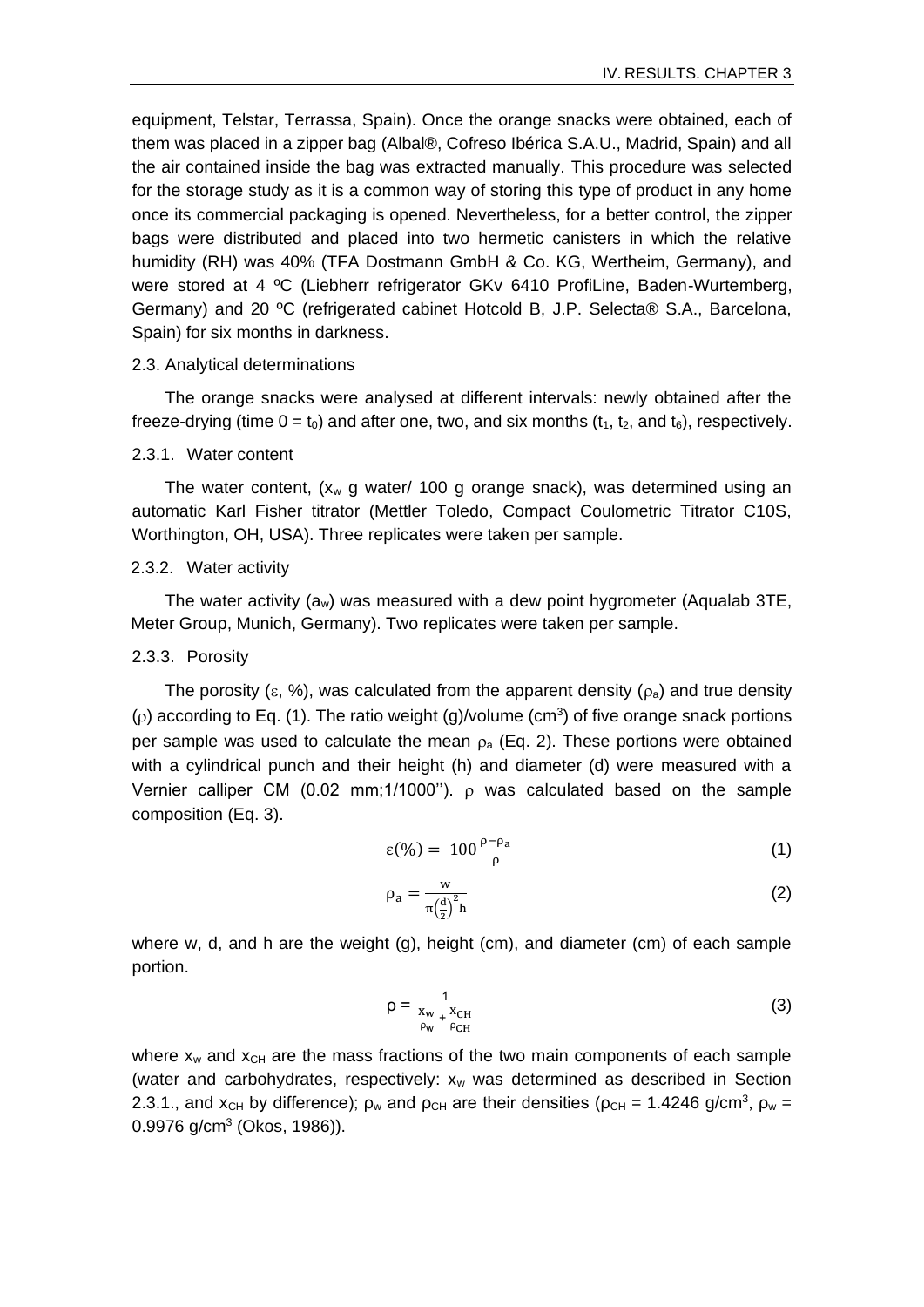### 2.3.4. Hygroscopicity

Hygroscopicity (H) was measured following the method of Goulas and Adamopoulos (2010), with minor modifications. Portions of each snack of the same size described in section 2.3.2. (~0.40 g) were placed at 25  $\degree$ C in a hermetic plastic container filled with NaCl saturated solution (RH 75%). After 90 min, the portion was weighed, and H was expressed as g water gained / 100g orange snack solids. Three replicates were taken per sample.

### 2.3.5. Colour

The hue angle (h<sup>\*</sup>, Eq. 4) and chroma or saturation  $(C^*$ , Eq. 5) were calculated from the CIE  $L^*$ ,  $a^*$ , and  $b^*$  colour coordinates measured on the surface of the orange snack (spectrophotometer Minolta, CM 3600D, Japan, reference system D 65, 10º). Five replicates were taken per sample. To calculate the global impact of each storage period and temperature on the colour of the orange snacks, Eq. (6) was used.

$$
h^* = \arctan(b^*/a^*)
$$
 (4)

$$
C^* = (a^{*2} + b^{*2})^{0.5}
$$
 (5)

$$
\Delta E^* = ((\Delta L^*)^2 + (\Delta a^*)^2 + (\Delta b^*)^2)^{1/2}
$$
 (6)

where ∆E<sup>\*</sup> is the total colour difference between the orange snack stored at each time and temperature, and that of the sample at  $t_0$ .

### 2.3.6. Crispness

20 x 20 mm portions of the orange snack were penetrated with a cylindrical probe 10 mm in diameter, at 1 mms−1 up to 80% strain, using a texture analyser (TA-XT2i, Stable Micro Systems, Godalming, UK). The force-distance curves were registered and the number of force peaks (force threshold 0.05 N) of each sample were obtained in order to evaluate the crispness of the orange snack. Four replicates were taken for each sample.

## 2.3.7. Vitamin C

The determination of the total vitamin C content (VC) was based on the reduction of the dehydroascorbic acid to ascorbic acid (AA) using high-performance liquid chromatography (HPLC) (Jasco, Italy). The reduction conditions were achieved out by using DL-dithiothreitol solution (Scharlab, Spain), taken as a reference to the procedure described by Silva-Espinoza et al. (2020a). The extraction was carried out according to Xu et al. (2008). The HPLC conditions were: Kromaphase100-C18, 5 mm (4.6  $\times$  250 mm) column (Scharlau SL, Sentmenat, Spain); mobile phase 0.1% oxalic acid, volume injected 10 μL, flow rate 1 mL/min, detection at 243 nm (detector UV-visible MD-1510, Jasco, Cremella, Italy) at 25 °C. VC was identified by its retention time and quantified by the integration of the areas of the peaks obtained from the chromatograms using AA as standard. A standard solution of  $L$  (+) ascorbic acid (in the range of 5–200 ppm) was prepared (Scharlab SL, Sentmenat, Spain). The VC content was calculated as mg AA/100 g orange snack. This test was carried out in triplicate for each sample.

## 2.3.8. Total phenolic compounds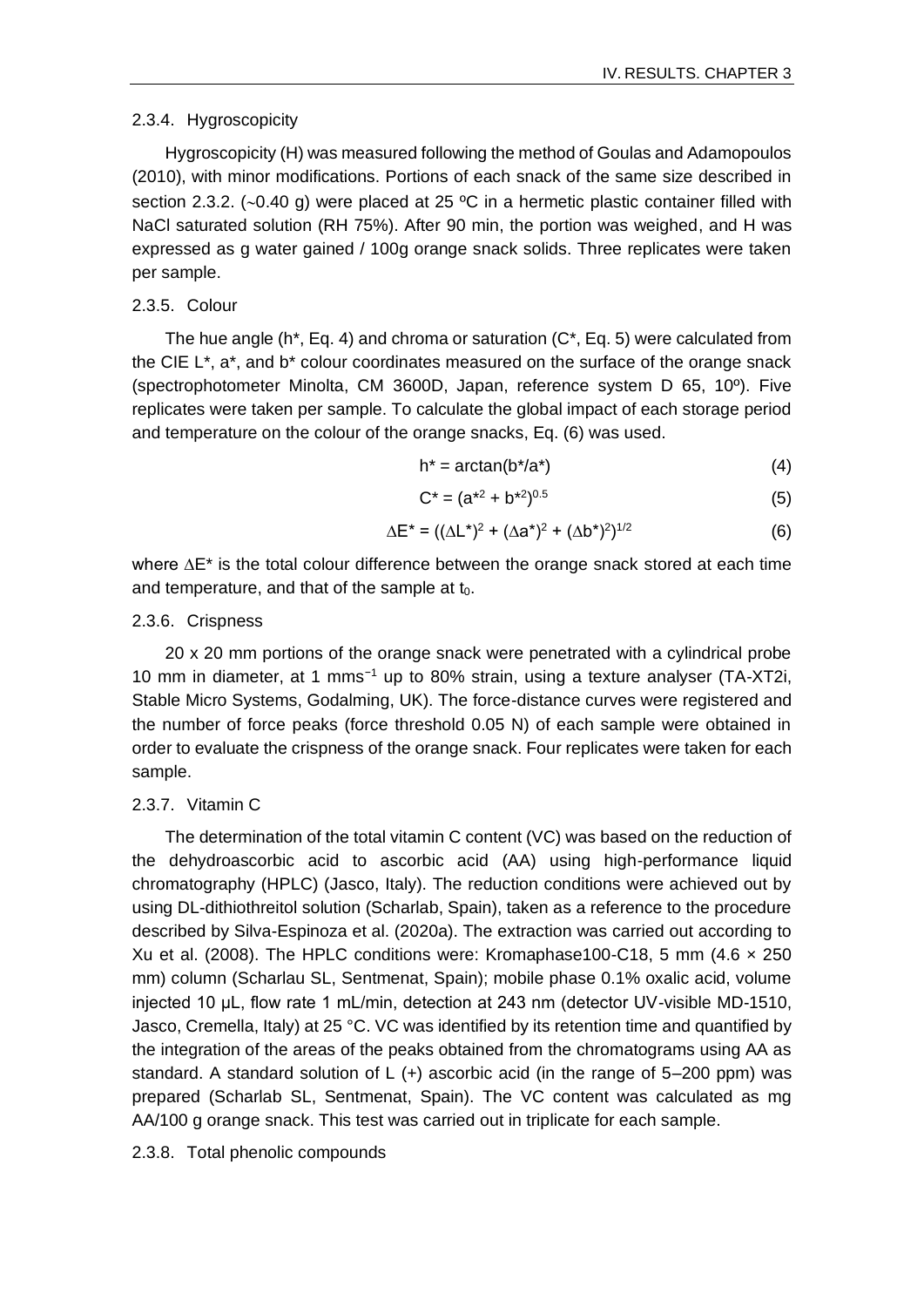The method of Silva-Espinoza et al. (2020a) was followed for the methanolic extraction of total phenolic compounds (TP). The supernatant was collected and analysed as to TP using the Folin–Ciocalteu method, which was adapted from Singleton et al. (1999) with some modifications as described by Selvendran et al. (1990). The TP content was calculated as mg of gallic acid equivalents (GAE)/100 g orange snack. A standard curve in the range of 0–1000 ppm of gallic acid (Sigma-Aldrich, Saint Louis, MO, USA) was prepared. This test was carried out in triplicate for each sample.

#### 2.3.9. Antioxidant activity

The methanolic extract obtained from the extraction of TP was used to evaluate the antioxidant activity (AOA) by means of FRAP and DPPH assays. The FRAP test was carried out by spectrophotometry according to Benzie and Strain (1999) and the absorbance was read at 593 nm. The DPPH test was also carried out by spectrophotometry, at 515 nm, following the method of Brand-Williams et al. (1995). The absorbance was measured at time 0 and after 15 min., when the reaction reached the steady state for the orange snack samples. The results were expressed in % DPPH following Eq. (7):

$$
\%DPPH = \left(\frac{A_{\text{control}} - A_{\text{sample}}}{A_{\text{control}}}\right) * 100\tag{7}
$$

where  $A_{control}$  is the absorbance of the control (initial time) and  $A_{sample}$  the absorbance of the sample at the steady state.

The results for both methods were converted to mmol Trolox equivalents/100 g orange snack. Both tests were carried out in triplicate for each sample.

### 2.3.10. β-carotene

The β-carotene (BC) was extracted and quantified according to Igual et al. (2016), based on the use of a solution of hexane:acetone:ethanol (50:25:25, v/v/v) for extraction purposes and the spectrophotometric reference method of AOAC (2000) for the quantification. The absorbance was measured at 446 nm. The BC content was calculated as mg BC/100 g orange snack using a β-carotene (Dr. Ehrenstorfer, Augsburg, Germany) calibration curve in the range of 0.5–7 ppm. This test was carried out in triplicate for each sample.

#### 2.3.11. Statistical analysis

Statgraphics Centurion XVII software was employed to perform a one-way analysis of variance (ANOVA) using Tukey's HSD test in order to establish the significant differences between samples with 95 % confidence interval (p<0.05).

### **3. Results and Discussion**

### 3.1. Physicochemical properties

The results obtained from the physicochemical evaluation of the orange snacks are shown in Table 1.

The water content of the orange snacks significantly (p<0.05) and progressively increased from the first month of storage (Table 1). No significant effect of the storage temperature was observed at any time ( $p > 0.05$ ) except at the end of the storage ( $t_6$ ),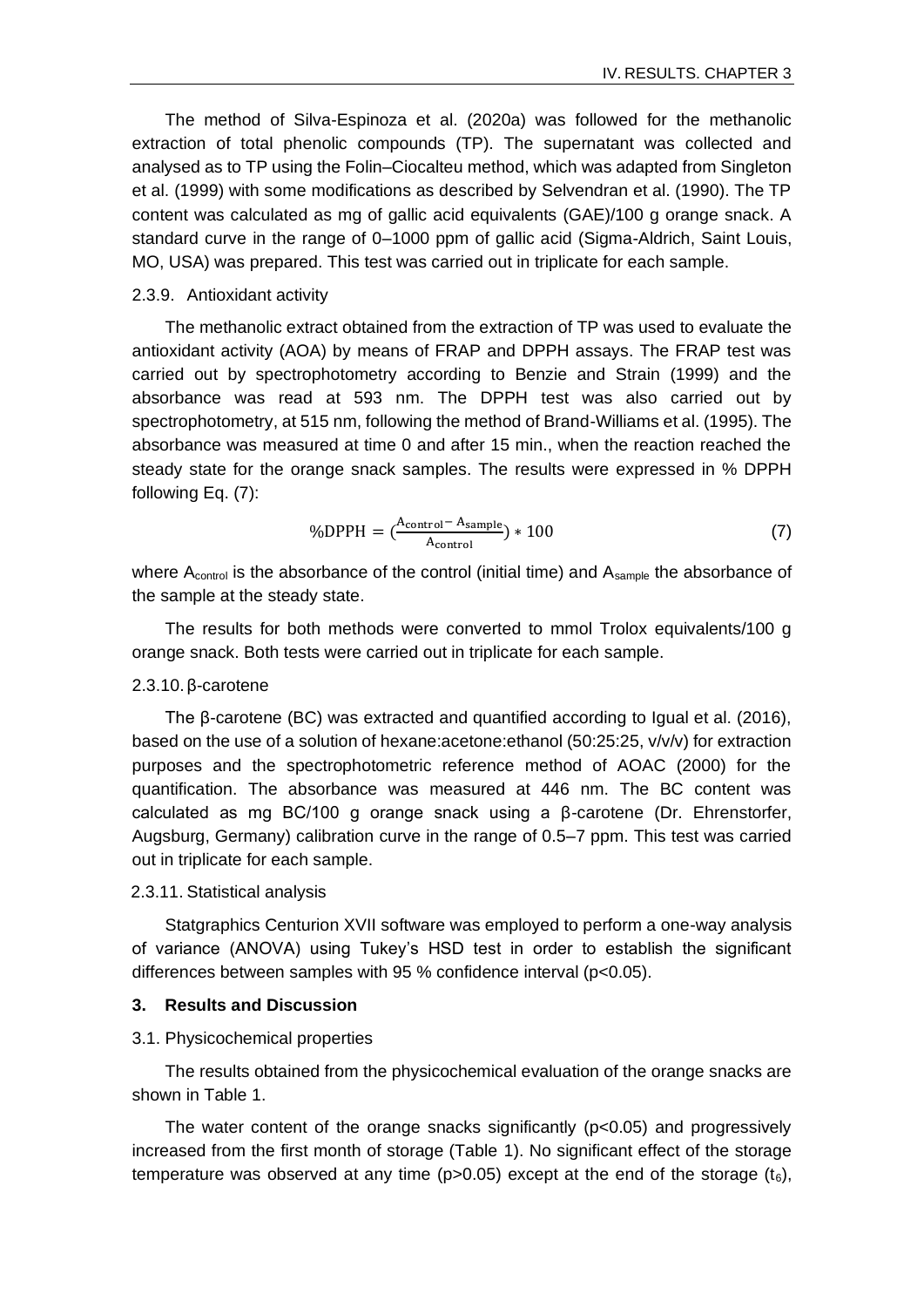when the orange snack stored at 4  $\degree$ C showed a lower water content (p<0.05) than that stored at 20 °C. The increase in the water content may be a consequence of both the hygroscopicity of the orange snack and the permeability of the zipper bags. On the one hand, although the zipper bags are commercialised as impermeable storage food bags, they are usually made of low-density polyethylene, which may allow a slight permeability, so facilitating the interchange of gases and vapour. On the other hand, the H value of the newly-obtained orange snack was 6.5±0.2 water gained / 100g orange snack solids. Similar values were obtained for tomato pulp and orange juice concentrate powders, which were evaluated using the same methodology as in this study and were qualified as evidently hygroscopic (Goulas & Adamopoulos 2008; Goulas & Adamopoulos 2010). Although the added biopolymers reduce hygroscopicity (Silva-Espinoza et al., 2020b), the low concentration of these in the formulation still makes the orange snack highly hygroscopic due to the hydrophilic groups present in the low molecular weight components and organic acids present in fruit. That increase in the water content caused, at the same time, the decrease in H, due to the fact that there was less availability for new bonds with water molecules from the environment, the difference being only significant at the end of storage at 20  $^{\circ}$ C, as compared with t<sub>0</sub>. (Table 1). On the other hand, the increase in the water content led to the progressive increase in the water activity (p<0.05, Table 1) throughout storage. Water activity has been used as a common measure of stability of foods since it may be related to the relative rates of various deteriorative changes. Due to the composition of the orange snack, with the presence of polyphenols, ascorbic and citric acid, simple sugars, and free amino acids, and taking into account the low-intermediate  $a_w$  values shown by all the studied samples, especially mechanical changes and/or browning reactions may be expected to occur in this product. Consequently, the evolution of the texture and colour of the samples during storage was studied. The structure of the orange snacks was affected throughout storage. From the force-distance curves, the number of force peaks was obtained. They decreased as storage progressed, with no effect of the storage temperature. A much smaller number of force peaks were obtained from  $t_2$  (Table 1, p<0.05). This decrease may be related to the fact that the orange snacks lose part of their crispy behaviour (Alonzo-Macías et al., 2004). At the end of storage, no force peaks were observed at any storage temperature, which indicated the total loss of crispness at that moment. From this point of view, the decrease in crispness observed throughout storage time may be related to the evolution in the water content of the samples (Katz & Labuza, 1981). A previous study that relates the sorption isotherm of this freeze-dried orange snack with its mechanical properties indicates that storage at atmospheres with RH ≥ 32%, which supposes an  $a_w \ge 0.32$  in the equilibrated sample, leads to the loss of its crispness (Silva-Espinoza et al., 2020b). In this sense, despite the small number of force peaks observed at  $t<sub>2</sub>$ , the crispness of these samples should still be considered acceptable. On the other hand, a decrease in the  $\varepsilon$  of the orange snacks was only observed at  $t_3$  (Table 1, p<0.05), although storage at 4 °C avoids a more pronounced loss of  $\varepsilon$  than at 20 °C (p<0.05). A significant negative relationship was obtained between both the number of force peaks and  $\epsilon$  with  $x_w$  (r=-0.89 and r=-0.96, respectively;  $p<0.001$ ), which indicates that the higher the water content, the lower the degree of crispness and porosity of the snack. Also, a significant positive correlation (r=0.67, p<0.001) was obtained between  $\varepsilon$  and the number of force peaks.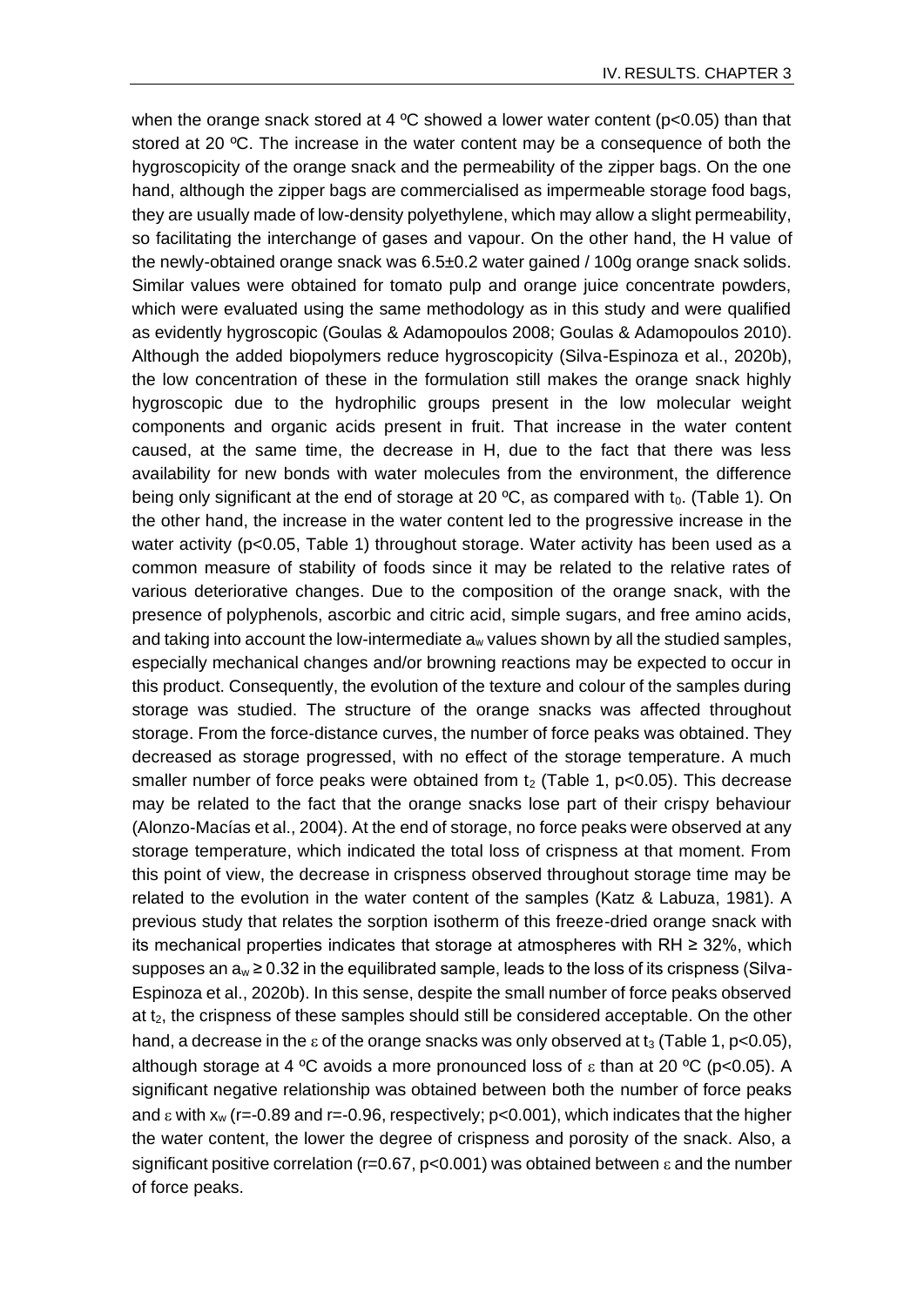|                           | t <sub>0</sub>                 | $t_1$                       |                                | t <sub>2</sub>               |                                |                                | $t_6$                          |  |
|---------------------------|--------------------------------|-----------------------------|--------------------------------|------------------------------|--------------------------------|--------------------------------|--------------------------------|--|
|                           | $\blacksquare$                 | 4                           | 20                             | 4                            | 20                             | $\overline{4}$                 | 20                             |  |
| $\mathsf{X}_{\mathsf{W}}$ | 3.96 ± 0.18 $^{\rm d}$         | $4.10 \pm 0.17$ d           | $4.27 \pm 0.06$ d              | $5.85 \pm 0.07$ °            | $5.55 \pm 0.07$ °              | $8.4 \pm 0.3^{\circ}$          | $9.600 \pm 0.001$ <sup>a</sup> |  |
| $a_w$                     | $0.232 \pm 0.002$ <sup>f</sup> | $0.246 \pm 0.002$ e         | $0.252 \pm 0.001$ <sup>d</sup> | $0.301 \pm 0.002$ b          | $0.287 \pm 0.002$ <sup>c</sup> | $0.415 \pm 0.004$ <sup>a</sup> | $0.416 \pm 0.002$ <sup>a</sup> |  |
| $\varepsilon$             | $85.7 \pm 0.2$ <sup>a</sup>    | $86.5 \pm 0.2$ <sup>a</sup> | $85.3 \pm 0.8$ <sup>a</sup>    | $85.7 \pm 0.6^{\text{ a}}$   | $85.0 \pm 0.5$ <sup>a</sup>    | $78.2 \pm 1.9^{\text{ b}}$     | $74.5 \pm 1.9$ $^{\circ}$      |  |
| H                         | $6.5 \pm 0.2$ <sup>a</sup>     | $5.0 \pm 0.3$ <sup>a</sup>  | $4.2 \pm 0.6$ <sup>ab</sup>    | $4.4 \pm 0.9$ <sup>ab</sup>  | $4.5 \pm 0.3$ <sup>ab</sup>    | $3.7 \pm 1.6$ <sup>ab</sup>    | $1.5 \pm 0.2$ b                |  |
| $L^{\star}$               | $84.9 \pm 0.8$ <sup>a</sup>    | $85.4 \pm 0.9$ <sup>a</sup> | $84.2 \pm 0.8$ <sup>a</sup>    | $84.8 \pm 0.9$ <sup>a</sup>  | $84.1 \pm 1.5^{\text{a}}$      | $85.1 \pm 0.5^{\text{a}}$      | $81.7 \pm 0.7^{\circ}$         |  |
| $C^*$                     | 38.8 ± 1.3 $a$                 | 32.1 $\pm$ 1.6 $\degree$    | $37.6 \pm 1.2$ <sup>ab</sup>   | $38.4 \pm 0.7$ <sup>a</sup>  | 34.2 $\pm$ 1.3 $\degree$       | $34 \pm 3^{6}$                 | $40.4 \pm 0.7$ <sup>a</sup>    |  |
| h                         | $86.7 \pm 1.4^{\text{b}}$      | $87.6 \pm 0.3$ <sup>a</sup> | $86.7 \pm 0.5^{\,\rm b}$       | $86.9 \pm 0.2$ <sup>ab</sup> | $86.7 \pm 0.6^{\text{b}}$      | $86.9 \pm 0.4$ <sup>ab</sup>   | $84.4 \pm 0.2$ <sup>c</sup>    |  |
| $\Delta E$                | $\overline{\phantom{a}}$       | 6.4                         | 1.4                            | 0.5                          | 4.7                            | 4.5                            | 3.9                            |  |
|                           | Peaks $46 \pm 4^a$             | $47 \pm 4^{\text{a}}$       | $43 \pm 8^{\rm a}$             | $9.8 \pm 0.9^{\text{ b}}$    | $10 \pm 6^{\circ}$             | $0 \pm 0$ <sup>c</sup>         | $0 \pm 0$ <sup>c</sup>         |  |

Table 1. Mean values ( $\pm$  standard deviation) of the physical chemical properties studied for the newly freeze-dried orange snack (to) and throughout storage (one month  $(t_1)$ , two months  $(t_2)$ , and six months  $(t_6)$  from the beginning of the storage), at 4 and 20 °C.

x<sub>w</sub>: water content (g water / 100 g orange snack); aw: water activity;  $\varepsilon$ : porosity (%); H: Hygroscopicity (g gained water/ 100 g orange snack solids); L\*: luminosity; C\*: chroma; h: hue angle; ∆E: total colour difference as related to t<sub>0</sub>; Peaks: number of force peaks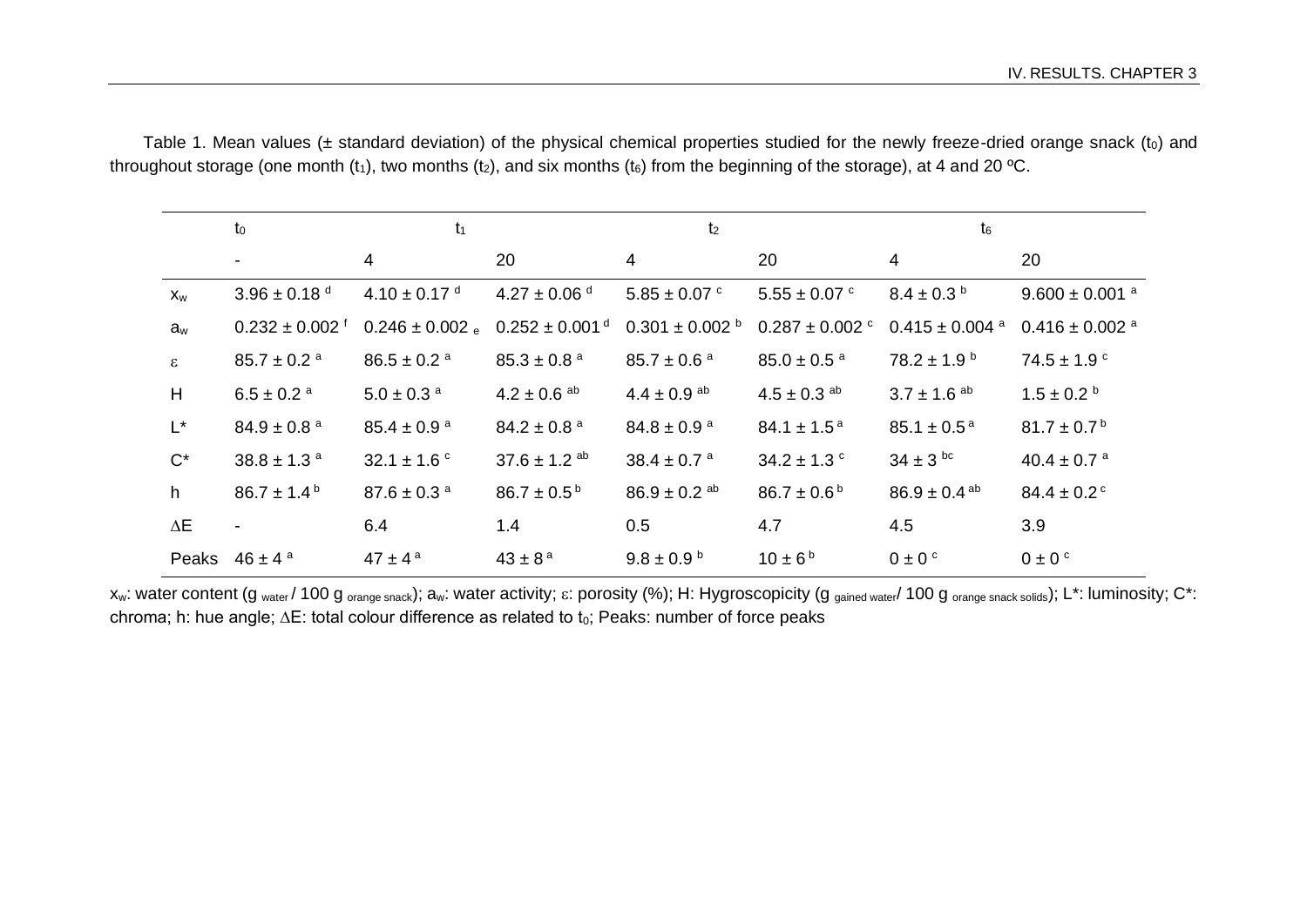All these results suggest that orange snacks should be stored in RH < 30% to avoid the structural collapse reflected in a porosity decrease and a loss of crispness. In this sense, the proposed storage inside zipper bags allows the crispness of the snack to be ensured for a period of time of more than 2 but less than 6 months, at any of the studied temperatures.

The colour is another relevant physical property to be controlled since it is the first attribute that the consumers perceive. The values of  $L^*$  and h remained constant up to t<sub>2</sub> at both temperatures (Table 1). However, a small although significant decrease in L\* and h ( $p$ <0.05) was observed in the sample at  $t_3$  stored at 20 °C. Therefore, a slightly darker and less yellowish orange snack was shown by the sample after 6 months of storage at 20  $\degree$ C, which may be a consequence of the gradual non-enzymatic browning which can begin to occur from a certain water content and water activity in the samples. It has been reported that the refrigerated storage of apple and citrus juices reduces product browning (Burdurlu & Karadeniz, 2003; Roig et al., 1999). Factors such as temperature, moisture,  $a<sub>w</sub>$ , carbonyl compounds, organic acids,  $O<sub>2</sub>$ , and sugars are responsible for the nonenzymatic browning in stored foods (Muralikrishna et al., 1969). No clear trend in the evolution of C\* was observed as the storage progressed (Table 1). In any case, the global impact of each storage period and each temperature on the colour of the orange snacks may be more clearly observed through the total colour differences (Eq. 6), calculated with reference to the orange snack at t<sub>0</sub>. All the  $\Delta E^*$  values obtained were lower than 6.4 (Table 1). It can be considered that ∆E\* values lower than about 6 units indicate small changes in colour (Mosquera et al., 2011; Telis & Martínez-Navarrete, 2009), which means that the length and temperature of storage had little impact on the colour.

### 3.2. Bioactive compounds and antioxidant activity

The impact of the storage period and temperature on the bioactive compound content and the antioxidant activity was evaluated. Fig. 1 shows the evolution of VC and TP. It can be observed that the VC content of the orange snack remained stable during storage at both temperatures, except after 6 months of storage at 20  $^{\circ}$ C, when a significant decrease was observed  $(p<0.05)$ . The decrease may be related to the higher  $a<sub>w</sub>$  value of this sample, providing a greater availability of water to participate in degradative reactions. Moraga et al. (2012) also observed a significant decrease in the VC of grapefruit powder with  $a_w$  higher than 0.4 stored at 20 °C. Nevertheless, according to the results in this study, a lower storage temperature  $(4 \degree C)$  seems to delay the degradation reactions, promoting the whole preservation of VC.

The TP content increased as the storage progressed (Fig. 1). Regardless of the storage temperature, higher values of TP content, were obtained, especially from  $t_2$ (p<0.05). The increase in TP content may be related to the synthesis of compounds with polyphenolic activity. It has been reported that the decrease in some organic acids during the storage period of citrus is due to their function as a substrate for the synthesis of phenolics, including anthocyanin and non-anthocyanin phenolics (Igual et al., 2010; Kalt et al., 1999).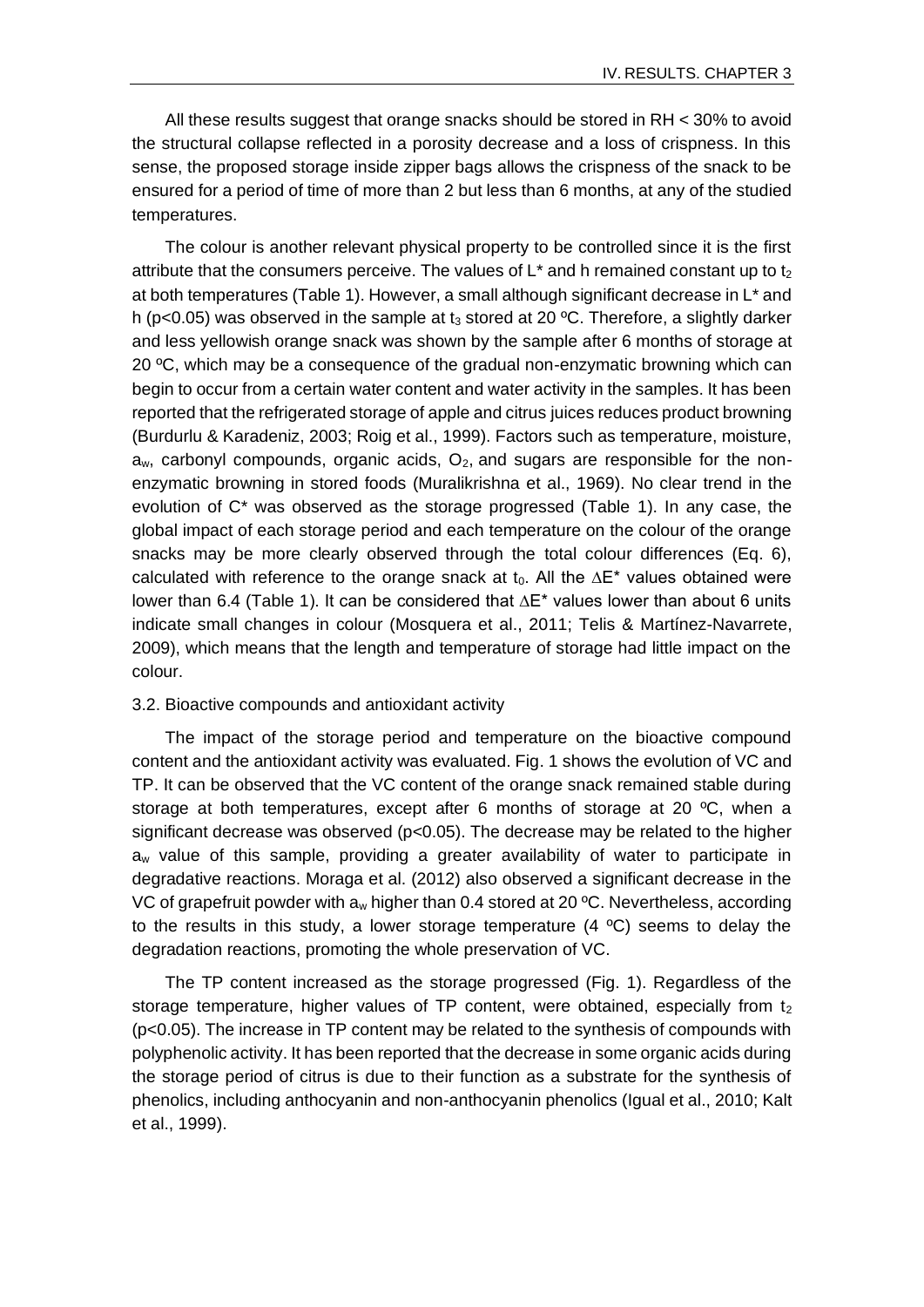

Figure 1. Evolution of vitamin C content (VC, left axis, solid lines) and total phenolic compounds (TP, right axis, dashed lines) throughout the storage period (storage time=0: newly-obtained orange snack) at 4 and 20 ºC. Error bars represent Tukey's HSD statistical significance bars.

The BC content decreased significantly  $(p<0.05)$  in the first month of storage, this being more pronounced when the orange snack was stored at 20 ºC (Fig. 2). It indicated the fast degradation of this compound, despite the low  $a_w$  of the samples at that moment, due to the fact that it is extremely sensitive to oxygen and higher storage temperatures (Çinar, 2004; Leskova et al., 2006; Tang & Chen, 2000).



Figure 2. Evolution of β-carotene content (BC) throughout the storage period (storage time=0: newly-obtained orange snack) at 4 and 20 ºC. Error bars represent Tukey's HSD statistical significance bars.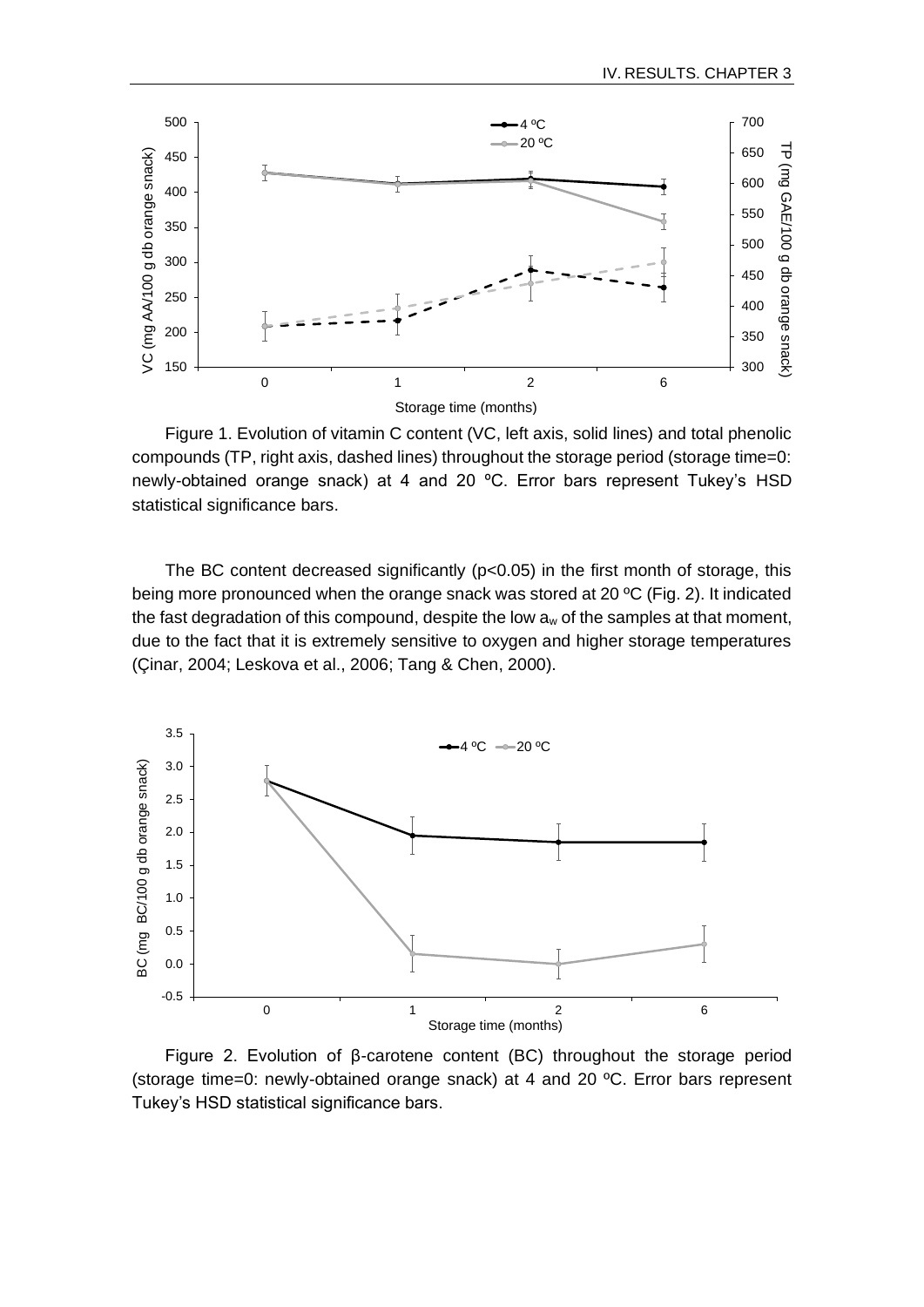In general, the AOA remained stable during the whole storage period (p>0.05, Fig. 3), with values from  $t_0 = 1.89$  to  $t_6 = 1.84$  and 1.74 mmol Trolox equivalents/100 g orange snack at 4 and 20 ºC, respectively, according to the DPPH assay. In the same way, the AOA obtained by the FRAP assay showed values from  $t_0 = 2.0$  to  $t_3 = 2.2$  and 2.1 mmol Trolox equivalents/100 g orange snack at 4 and 20 ºC, respectively (p>0.05). The AOA is provided by different compounds, such as VC, carotenoids, and flavonoids, among others. Therefore, the high degree of stability of VC and TP obtained in this study may also have contributed to the markedly stable nature of AOA. Furthermore, according to the results of this study, the storage temperature did not seem to have a great impact (p>0.05) on the evolution of the AOA.



Figure 3. Evolution of the antioxidant activity measured by DPPH test (left axis, solid lines) and FRAP assay (right axis, dashed lines) throughout the storage period (storage time=0: newly-obtained orange snack) at 4 and 20 °C. Error bars represent Tukey's HSD statistical significance bars.

## **4. Conclusion**

More than the colour change or the bioactive compound loss, the crispness is the critical property that defines the loss in quality of the orange snack during storage. Despite the use of zipper bags, the sample gained water as the storage time lengthened, with a consequent loss in porosity and crispness. In these conditions, a proper texture of the orange snack may be ensured for at least 2 months, both at 4 and 20 ºC. However, from the point of view of the conservation of vitamin C and, especially, of β-carotene, the refrigerated storage of this product is recommended.

### **Acknowledgments**

The authors thank the Ministerio de Economía, Industria y Competitividad of Spain for the financial support given through the Project AGL 2017-89251-R (AEI/FEDER-UE)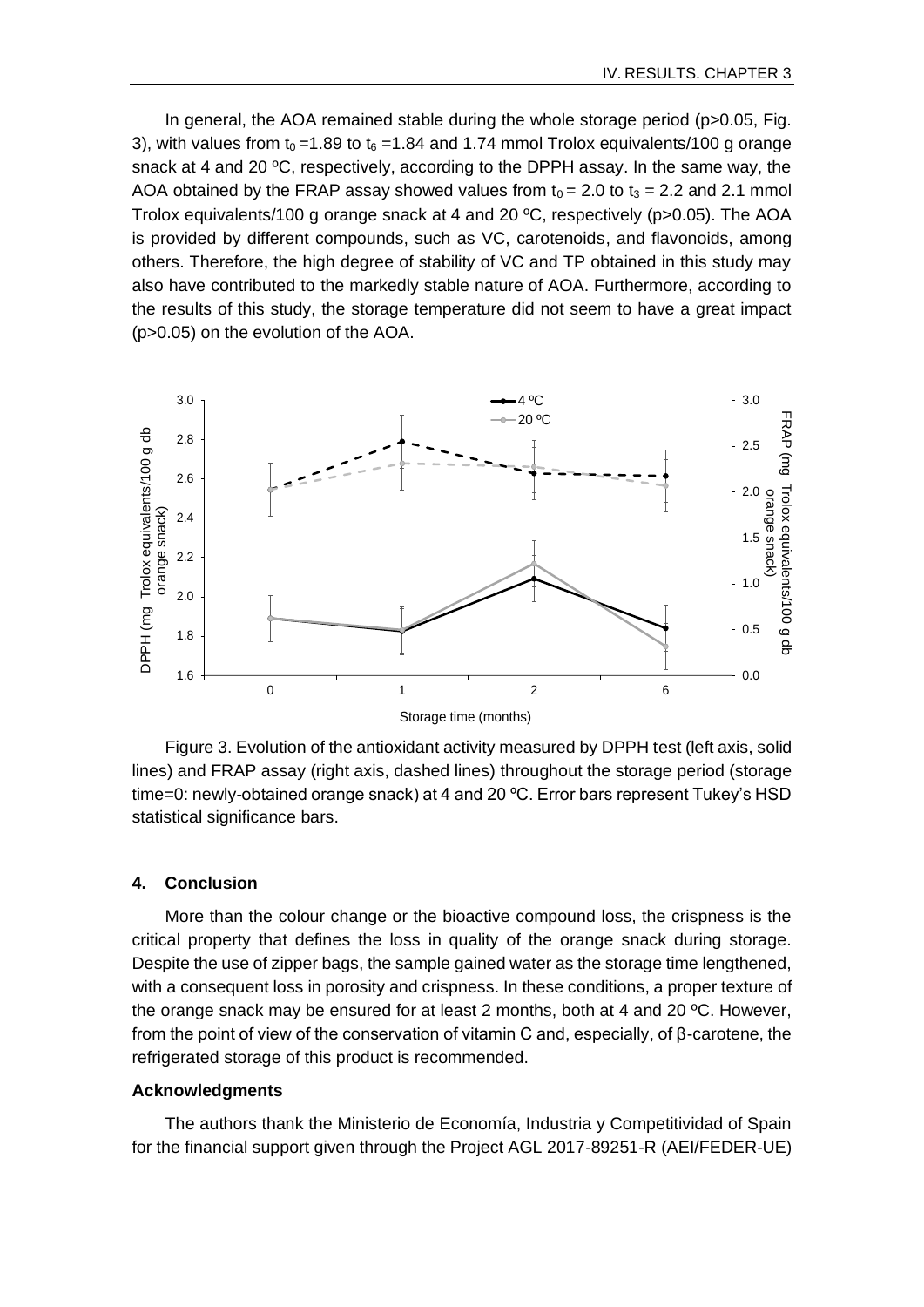and the Ministerio de Universidades for the FPU grant (FPU14 / 02633) awarded to Ms. Andrea Silva.

### **Conflicts of interest**

The authors have no conflicts of interest to declare that are relevant to the content of this article.

### **References**

- Agudelo, C., Igual, M. M., Camacho, M. M., & Martínez-Navarrete, N. (2017). Effect of process technology on the nutritional, functional, and physical quality of grapefruit powder. *Food Science and Technology International*, *23*(1), 61–74. https://doi.org/10.1177/1082013216658368
- Alonzo-Macías, M., Montejano-Gaitán, G., & Allaf, K. (2014). Impact of drying processes on strawberry (*Fragaria* var. camarosa) texture: identification of crispy and crunchy features by instrumental measurement. *Journal of Texture Studies*, *45*, 246–259. <https://doi.org/10.1111/jtxs.12070>
- An, K., Zhao, D., Wang, Z., Wu, J., Xu, Y., & Xiao, G. (2016). Comparison of different drying methods on Chinese ginger (Zingiber officinale Roscoe): Changes in volatiles, chemical profile, antioxidant properties, and microstructure. *Food Chemistry*, *197*, 1292–1300. https://doi.org/10.1016/j.foodchem.2015.11.033
- AOAC (2000). *Official Methods of Analysis of AOAC International, 17th ed*. AOAC International.
- Aschoff, J. K., Kaufmann, S., Kalkan, O., Neidhart, S., Carle, R., & Schweiggert, R. M. (2015). In vitro bioaccessibility of carotenoids, flavonoids, and vitamin C from differently processed oranges and orange juices [ Citrus sinensis (L.) osbeck]. *Journal of Agricultural and Food Chemistry*, *63*(2), 578–587. https://doi.org/10.1021/jf505297t
- Benzie, I. F. F., & Strain, J. J. (1999). Ferric reducing/antioxidant power assay: direct measure of total antioxidant activity of biological fluids and modified version for simultaneous measurement of total antioxidant power and ascorbic acid concentration. *Methods in Enzymology*, *299*(1995), 15–27. https://doi.org/10.1016/S0076-6879(99)99005-5
- Brand-Williams, W., Cuvelier, M. E., & Berset, C. (1995). Use of a free radical method to evaluate antioxidant activity. *LWT - Food Science and Technology*, *28*(1), 25–30. https://doi.org/10.1016/S0023-6438(95)80008-5
- Burdurlu, H. S, & Karadeniz, F. (2003). Effect of storage on nonenzymatic browning of apple juice concentrates. *Food Chemistry*, *80*(1), 91–97. https://doi.org/10.1016/S0308-8146(02)00245- 5
- Cárcel, J. A., García-Pérez, J. V., Sanjuán, N., & Mulet, A. (2010). Influence of pre-treatment and storage temperature on the evolution of the colour of dried persimmon. *LWT - Food Science and Technology*, *43*(8), 1191–1196. https://doi.org/10.1016/j.lwt.2010.04.011
- Celano, R., Campone, L., Pagano, I., Carabetta, S., Di Sanzo, R., Rastrelli, L., Piccinelli, A.L. & Russo, M. (2019). Characterisation of nutraceutical compounds from different parts of particular species of *Citrus sinensis* 'Ovale Calabrese' by UHPLC-UV-ESI-HRMS. *Natural Product Research*, *33*(2), 244-251.<https://doi.org/10.1080/14786419.2018.1443102>
- Chanet, A., Milenkovic, D., Manach, C., Mazur, A. & Morand, C. (2012). Citrus flavanones: What is their role in cardiovascular protection?. *Journal of Agricultural and Food Chemistry*, *60*(36), 8809–8822.<https://doi.org/10.1021/jf300669s>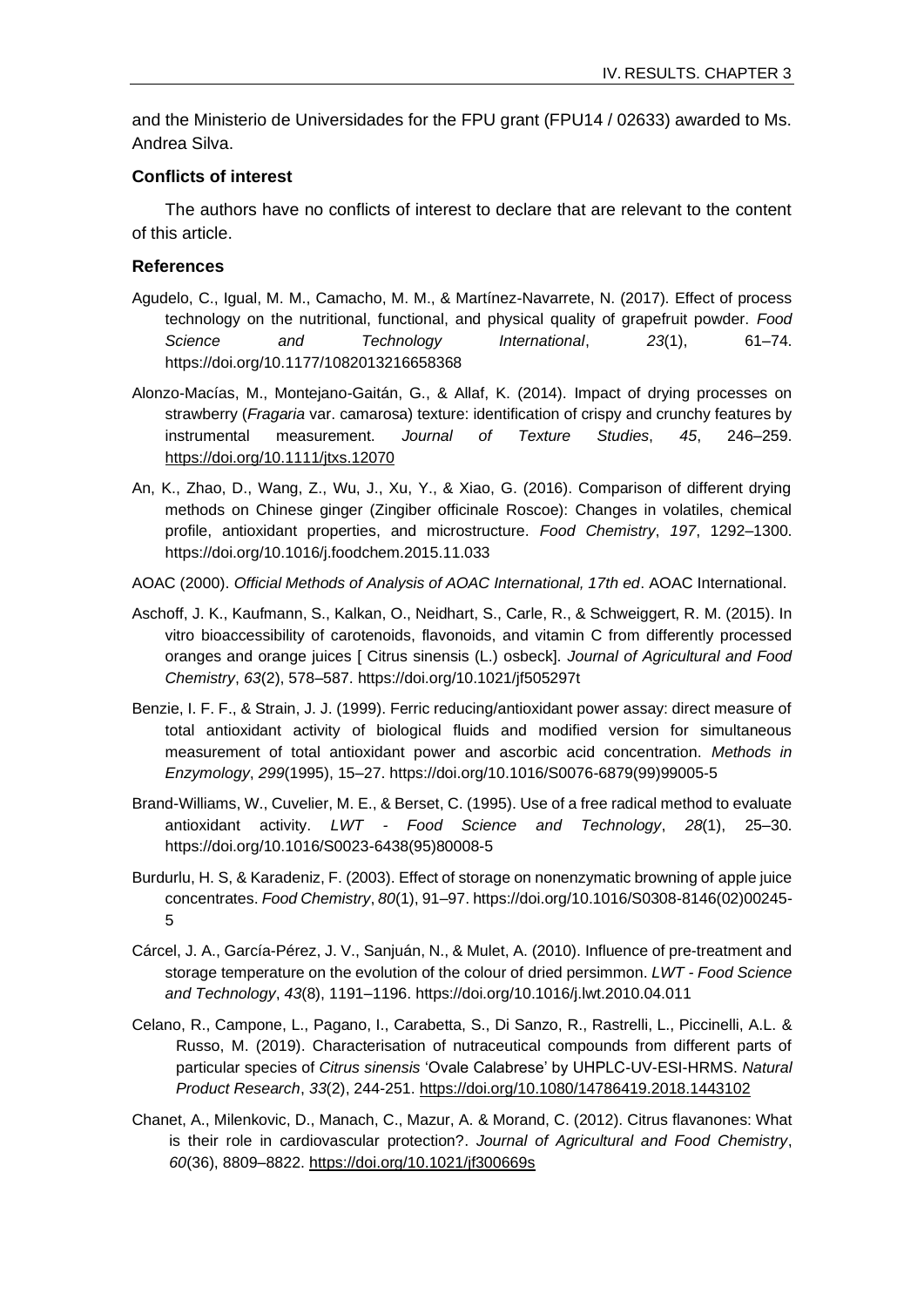- Çinar, I. (2004). Carotenoid pigment loss of freeze-dried plant samples under different storage conditions. *LWT - Food Science and Technology*, *37*(3), 363–367. https://doi.org/10.1016/j.lwt.2003.10.006
- De Ancos, B., Gonzalez, E. M., & Cano, M. P. (2000). Ellagic acid, vitamin C, and total phenolic contents and radical scavenging capacity affected by freezing and frozen storage in raspberry fruit. *Journal of Agricultural and Food Chemistry*, *48*(10), 4565–4570. https://doi.org/10.1021/jf0001684
- Du, J., Cullen, J. J. & Buettner, G. R. (2012). Ascorbic acid: Chemistry, biology and the treatment of cancer. *Biochimica et Biophysica Acta - Reviews on Cancer*, *1826*(2), 443–457. https://doi.org/10.1016/j.bbcan.2012.06.003
- Goula, A. M., & Adamopoulos, K. G. (2008). Effect of maltodextrin addition during spray drying of tomato pulp in dehumidified air: II. Powder properties. *Drying Technology*, *26*, 726–737. https://doi.org/10.1080/07373930802046377
- Goula, A. M., & Adamopoulos, K. G. (2010). A new technique for spray drying orange juice concentrate. *Innovative Food Science and Emerging Technologies*, *11*(2), 342–351. https://doi.org/10.1016/j.ifset.2009.12.001
- Hunlun, C., de Beer, D., Sigge, G. O. & Wyk, J. Van. (2017). Characterisation of the flavonoid composition and total antioxidant capacity of juice from different citrus varieties from the Western Cape region. *Journal of Food Composition and Analysis*, *62*, 115–125. <https://doi.org/10.1016/j.jfca.2017.04.018>
- Igual, M., García-Martínez, E., Camacho, M. M., & Martínez-Navarrete, N. (2010). Effect of thermal treatment and storage on the stability of organic acids and the functional value of grapefruit juice. *Food Chemistry*, *118*(2), 291–299. https://doi.org/10.1016/j.foodchem.2009.04.118
- Igual, M., García-Martínez, E., Camacho, M. M., & Martínez-Navarrete, N. (2016). Stability of micronutrients and phytochemicals of grapefruit jam as affected by the obtention process. *Food Science and Technology International, 22*(3), 203–212. https://doi.org/10.1177/1082013215585417
- Kalt, W., Forney, C.F., Martin, A., & Prior, R. L. (1999). Antioxidant capacity, vitamin C, phenolics, and anthocyanins after fresh storage of small fruits. *Journal of Agricultural and Food Chemistry*, *47*(11), 4638–4644. https://doi.org/10.1021/jf990266t
- Katz, E. E., & Labuza, T. P. (1981). Effect of water activity on the sensory crispness and mechanical deformation of snack food products. *Journal of Food Science*, *46*(2), 403–409. <https://doi.org/10.1111/j.1365-2621.1981.tb04871.x>
- Lešková, E., Kubíková, J., Kováčiková, E., Košická, M., Porubská, J., & Holčíková, K. (2006). Vitamin losses: Retention during heat treatment and continual changes expressed by mathematical models. *Journal of Food Composition and Analysis*, *19*(4), 252–276. https://doi.org/10.1016/j.jfca.2005.04.014
- Meléndez-Martínez, A. J., Vicario, I. M. & Heredia, F. J. (2007). Review: Analysis of carotenoids in orange juice. *Journal of Food Composition and Analysis*, *20*(7), 638–649. <https://doi.org/10.1016/j.jfca.2007.04.006>
- Miranda, G., Berna, A., González, R., & Mulet, A. (2014). The storage of dried apricots: the effect of packaging and temperature on the changes of texture and moisture. *Journal of Food Processing and Preservation*, *38*(1), 565–572. https://doi.org/10.1111/jfpp.12004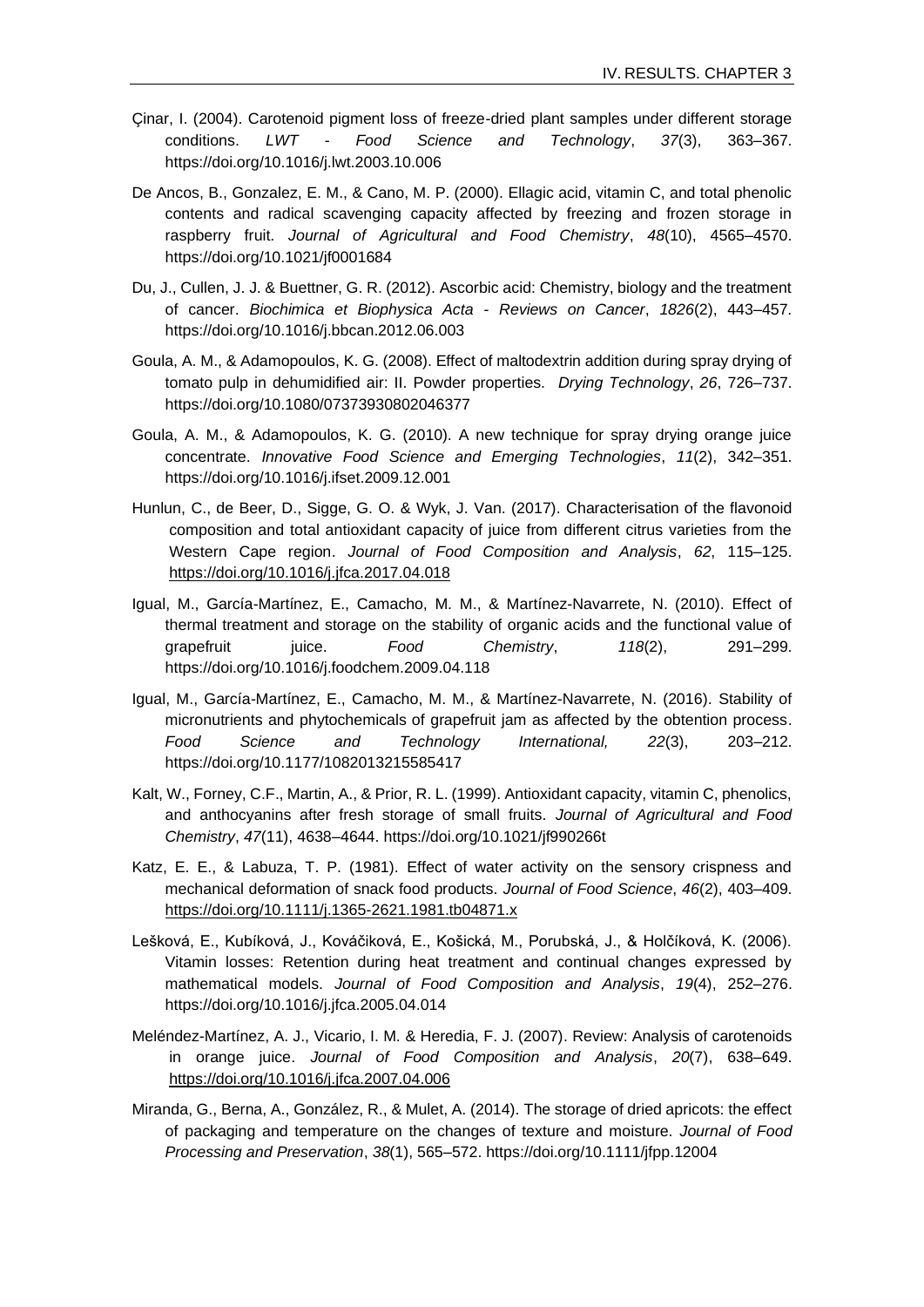- Mondelez International (2019). *Introducing the state of Snacking. Global consumer snacking trends study*. https://www.stateofsnacking.com/wpcontent/uploads/2019/11/2019\_MDLZ\_stateofsnacking\_report\_GLOBAL\_EN.pdf
- Moraga, G., Igual, M., García-Martínez, E., Mosquera, L. H., & Martínez-Navarrete, N. (2012). Effect of relative humidity and storage time on the bioactive compounds and functional properties of grapefruit powder. *Journal of Food Engineering*, *112*(3), 191–199. https://doi.org/10.1016/j.jfoodeng.2012.04.002
- Mosquera, L. H., Moraga, G., de Córdoba, P.F., & Martínez-Navarrete, N. (2011). Water contentwater activity-glass transition temperature relationships of spray-dried Borojó as related to changes in color and mechanical properties. *Food Biophysics*, *6*(3), 397–406. https://doi.org/10.1007/s11483-011-9215-2
- Muralikrishna, M., Nanjundaswamy, A. M., & Siddappa, G. S. (1969). Guava powder preparation, packaging and storage studies. *Journal of Food Science and Technology, 6*, 93-8.
- Nowak, D., Gośliński, M., Wojtowicz, E. & Przygoński, K. (2018). Antioxidant properties and phenolic compounds of vitamin C-rich juices. *Journal of Food Science*, *83*(8), 2237–2246. <https://doi.org/10.1111/1750-3841.14284>
- Okos, M. R. (1986). *Physical and Chemical Properties of Food*. American Society of Agricultural Engineers.
- Roig, M. G., Bello, J. F., Rivera, Z. S., & Kennedy, J. F. (1999). Studies on the occurrence of nonenzymatic browning during storage of citrus juice. *Food Research International*, *32*(9), 609– 619. https://doi.org/10.1016/S0963-9969(99)00128-3
- Roohbakhsh, A., Parhiz, H., Soltani, F., Rezaee, R. & Iranshahi, M. (2015). Molecular mechanisms behind the biological effects of hesperidin and hesperetin for the prevention of cancer and cardiovascular diseases. *Life Sciences*, *124*, 64–74. <https://doi.org/10.1016/j.lfs.2014.12.030>
- Singleton, V. N., Orthofer, R., & Lamuela-Raventos, R. M. (1999). Analysis of total phenols and other oxidation substrates and antioxidants by means of Folin–Ciocalteu reagent. *Methods in Enzymology*, *299*(1995), 152-178. https://doi.org/10.1016/S0076-6879(99)99017-1
- Selvendran, R. R., & Ryden, P. (1990). Methods in Plant Biochemistry. In: P.M. Dey (Ed.), *Carbohydrates* (pp. 549). Academic Press.
- Silva-Espinoza, M. A., Ayed, C., Foster, T., Camacho, M. M, & Martínez-Navarrete, N. (2020a). The impact of freeze-drying conditions on the physico-chemical properties and bioactive compounds of a freeze-dried orange puree. *Foods*, *9*(1). https://doi.org/10.3390/foods9010032
- Silva-Espinoza, M. A., Camacho, M. M., & Martínez-Navarrete, N. (2020b). Use of different biopolymers as carriers for purposes of obtaining a freeze-dried orange snack. *LWT - Food Science and Technology*, 109415. https://doi.org/10.1016/j.lwt.2020.109415
- Silva-Espinoza, M. A. (2021). *Design of the orange puree formulation and selection of the freezedrying variables to obtain an orange snack* [unpublished Ph.D. Thesis, Universidad Politécnica de València].
- Syamila, M., Gedi, M. A., Briars, R., Ayed, C., & Gray, D. A. (2019). Effect of temperature, oxygen and light on the degradation of β-carotene, lutein and α-tocopherol in spray-dried spinach juice powder during storage. *Food Chemistry*, *284*, 188-197. https://doi.org/10.1016/j.foodchem.2019.01.055